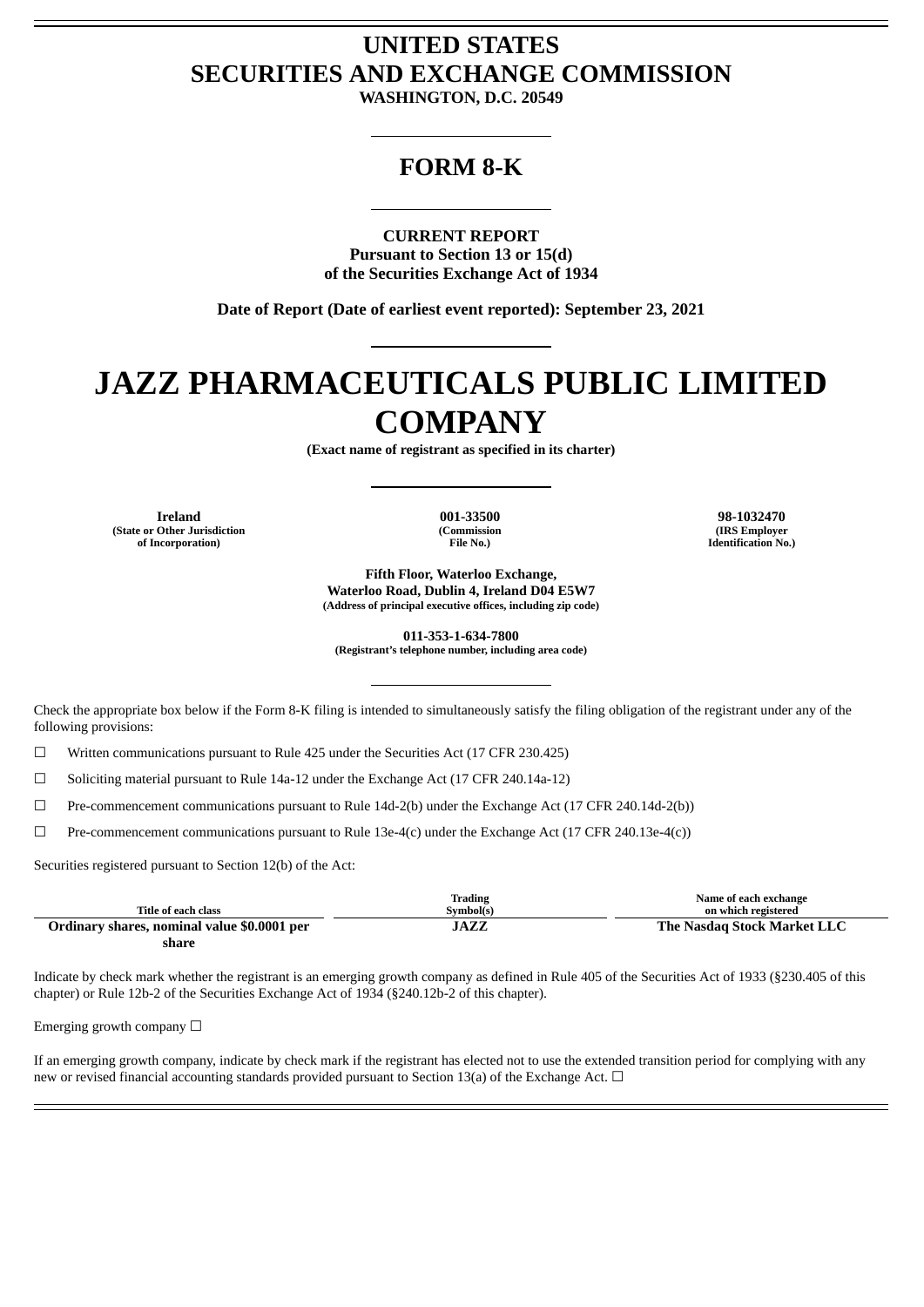#### **Item 5.07 Submission of Matters to a Vote of Security Holders.**

On September 23, 2021, Jazz Pharmaceuticals plc (the "Company") held an extraordinary general meeting of its shareholders, or EGM, at the Company's corporate headquarters located at Fifth Floor, Waterloo Exchange, Waterloo Road, Dublin 4, Ireland. The EGM was held for two proposals, both of which are described in more detail in the Company's definitive proxy statement on Schedule14A as filed with the SEC on August 30, 2021. The results of the matters presented at the EGM, based on the presence in person or by proxy of holders of 49,842,702 of the 61,363,973 ordinary shares entitled to vote, are described below.

#### **Proposal 1**

Proposal 1 was to grant the board of directors authority under Irish law to allot and issue ordinary shares for cash without first offering those ordinary shares to existing shareholders pursuant to the statutory pre-emption right that would otherwise apply. This proposal required the affirmative vote of 75% of the votes cast on the proposal and was approved as follows:

| For                              | Against    | Abstain        | - Broker Non-Votes       |
|----------------------------------|------------|----------------|--------------------------|
| F70<br>$\Delta A \Gamma$<br>71 L | חחת<br>.30 | 18.96<br>- - - | $\overline{\phantom{a}}$ |

#### **Proposal 2**

Proposal 2 was to approve any motion to adjourn the EGM, or any adjournments thereof, to another time and place to solicit additional proxies if there are insufficient votes at the time of the EGM to approve Proposal 1. As no motion to adjourn the EGM was made, Proposal 2 was not put to a vote of the shareholders at the EGM.